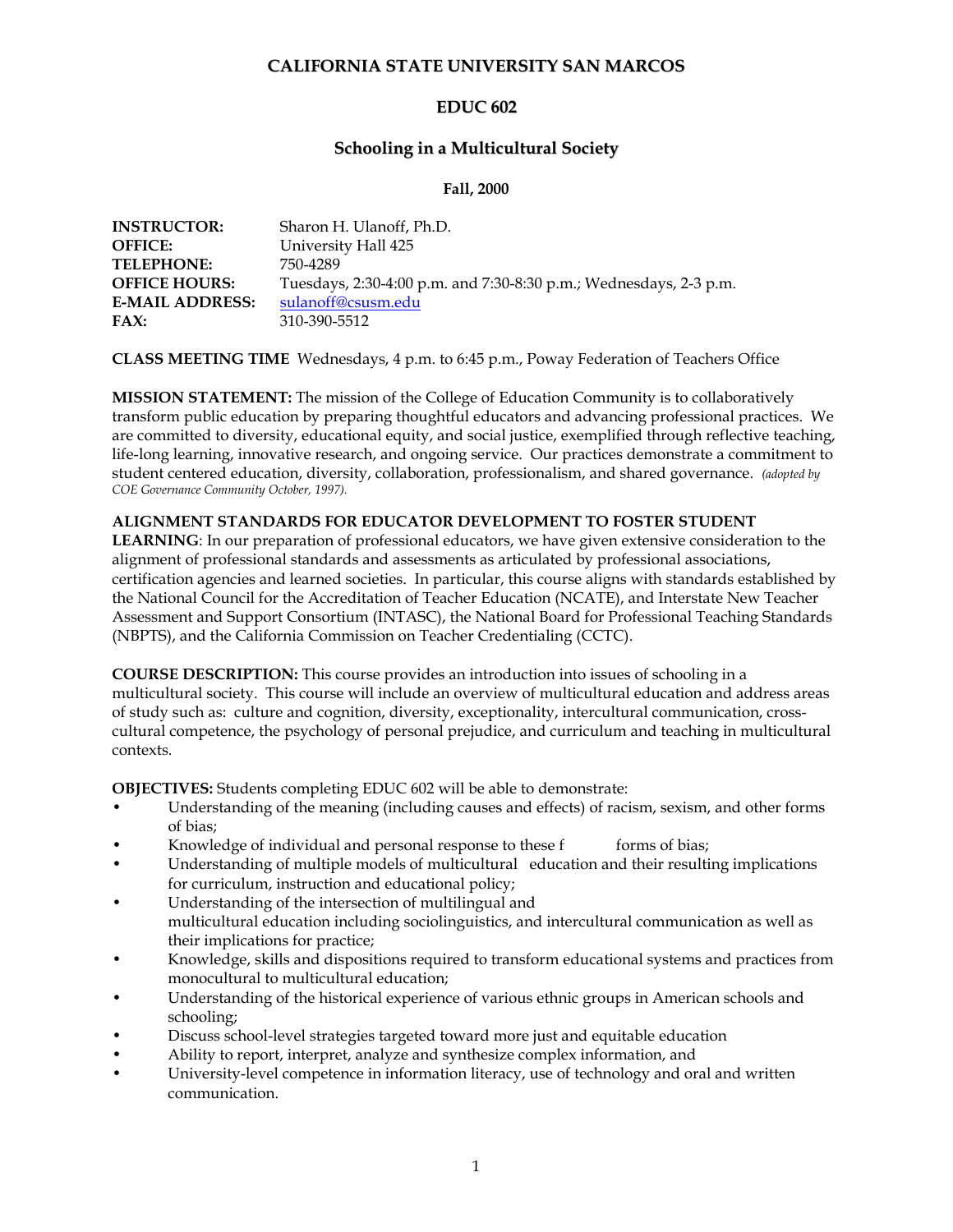### **REQUIRED TEXTS:**

Castaneda, L. V. (1999). Reader, *Schooling in a Multicultural Society*. San Marcos, CA: Customized materials.

Philips, S. U. (1983). *The invisible culture: Communication in classroom and community on the Warm Springs Indian Reservation.* Prospect Heights, ILL: Waveland.

Spindler, G. D. (1997). *Education and Cultural Process: Anthropological Approaches*. Prospect Heights, ILL: Waveland Press.

**COURSE REQUIREMENTS:** All students are expected to **attend class regularly** and participate in class discussions. More than three unexcused absences may result in the student being dropped form the course. Reading should be completed before the class meeting. Assignments must be typed and double spaced. Please note: In order to receive a grade of A or B students may miss no more than 2 classes and must turn all assignments in on time.

|           | $\bullet$ 3 introspections                | 30 points |
|-----------|-------------------------------------------|-----------|
| $\bullet$ | 1 community description                   | 25 points |
| $\bullet$ | Readers' workshop leadership presentation | 10 points |
| $\bullet$ | 1 research paper/presentation             | 25 points |
| $\bullet$ | Attendance and participation              | 10 points |
| $\bullet$ |                                           |           |

**Attendance Policy:** Due to the dynamic and interactive nature of courses in the College of Education, all students are expected to attend all classes and participate actively. At a minimum, students must attend more than 80% of class time, or s/he may not receive a passing grade for the course at the discretion of the instructor. Individual instructors may adopt more stringent attendance requirements. Should the student have extenuating circumstances, s/he should contact the instructor as soon as possible.

This course deals with complex material processed in a variety of ways. Structured interactions, group processes, oral presentations, guided discussion of readings, and self-disclosure exercises are the norm. **Students are expected to have read assigned materials by the date indicated in the syllabus, and should be prepared to discuss readings individually or in variously structured groups.** The degree of your engagement in these processes forms the basis for points assigned. Due to the fast paced and highly interactive nature of the course, regular attendance and full participation are expected: teaching and learning is difficult (if not impossible) if one is not present for and engaged in the process. Therefore, College Policy is amplified as follows: 1. Missing more than 2 class meetings will result in the reduction of one letter grade. 2. Arriving late or leaving early on more than two occasions will result in the reduction of one letter grade. 3. Illness and emergency circumstances will be negotiated on a case-by-case basis. Students are expected to establish appropriate personal, academic and career-ladder priorities. These measures should not be considered punitive. Rather, they should be viewed as taking appropriate individual responsibility for one's own learning in a democratic, collaborative and reciprocal-learning environment.

**GRADING:** (plus or minus grades at the discretion of the instructors):

 $A = 100 - 90$ 

 $B = 89-80$ 

 $C = 79-70$ 

#### **ASSIGNMENTS:**

Introspection A–Describe your **social and cultural** "location." Consider discussing where you were born, what language(s) were spoken in your home, where you grew up (describe your neighborhood), ethnic/racial heritage, role of religion in your upbringing, family makeup, family traditions, family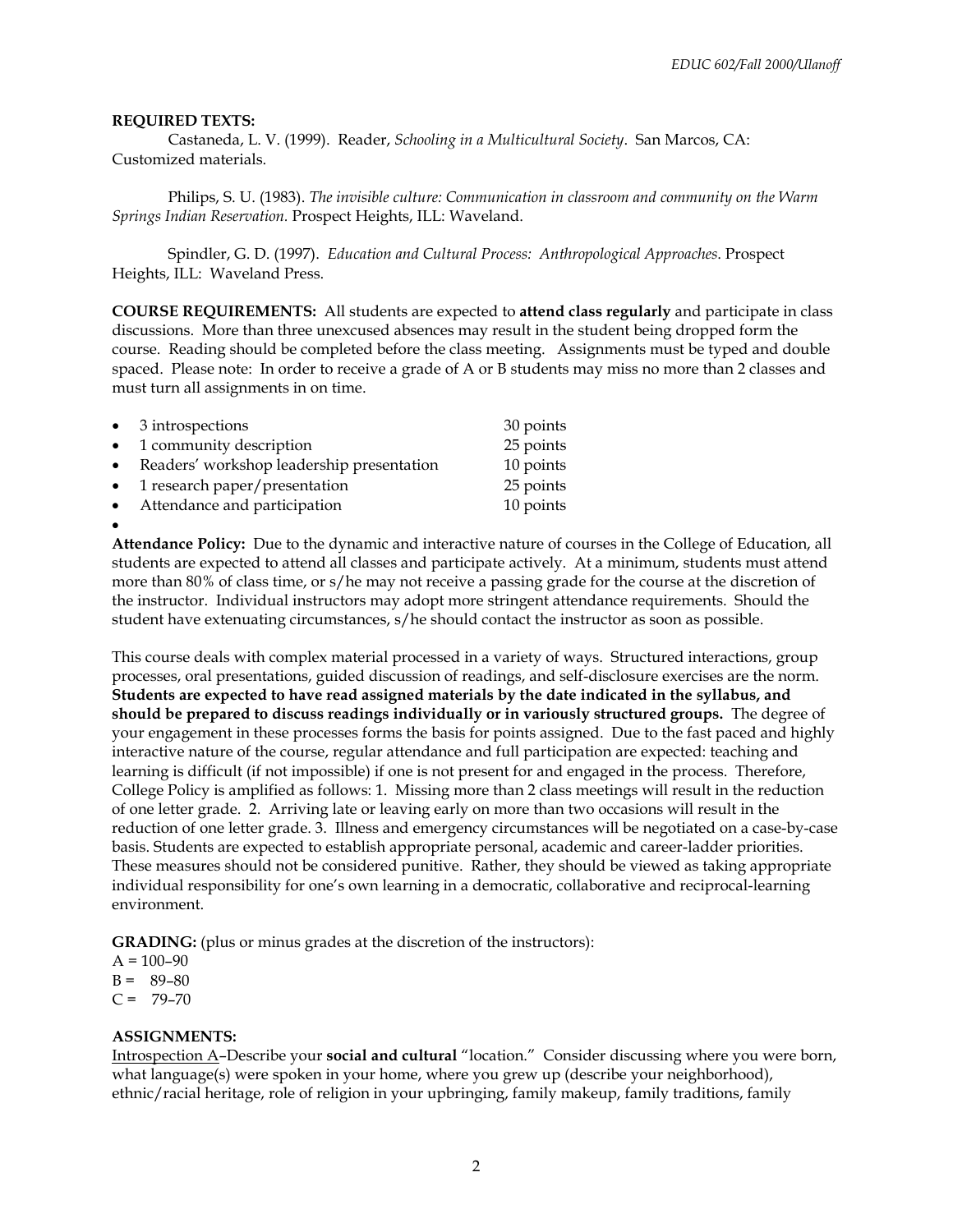values, how family members relate to one another, how love is expressed, and how culture is expressed in the family. Then describe your **personal** "location." Think about discussing what you consider your cultural heritage to be, how it influences how you understand and interact with others, what you value and believe, how these values/beliefs influence how you interact with others. This introspection is due **October 4, 2000.**

Introspection B–Describe and analyze your "affective" response to issues of diversity. Discuss how you feel about the role of culture and schooling, how and why students succeed or fail, victimization of underrepresented populations in schooling, affirmative responses to inequity, and issues of segregation, integration and re-segregation, on a professional as well as personal level. You are encouraged to amplify your discussion and analysis with personal examples of dealing with the "isms" of diversity. This introspection is due **October 25, 2000.**

Introspection C–Describe and analyze implications of what you believe/feel and what you've learned for classroom and/or school contexts. Delineate how your values impact the way you interact with students, how you regard authority, what expectations you have about students as they interact with adults, how you expect students to communicate (verbally and nonverbally) with each other and with adults, what approach to multicultural education is right for you, how this does (or does not) show itself in the "spaces" where you find yourself, etc. This introspection is due **November 29, 2000.**

*Community Description* . Select a community that you wish to study. The community should reflect some aspect of cultural diversity. Take a "tour" of the community. What do you observe? Take notes of the types of stores, homes, streets, signs, advertisements, that you observe. Based on your tour, begin to form some questions about this community. What kind of a "feel" do you get of this community? What is the "culture" of the community? Define the community. Provide a detailed description, as if drawing a picture. Pose at least 3 questions which deal with some aspect of culture: e.g., the nature of culture, perceptions culture, historical perspectives, demography, to name a few. Address each question in your paper, and write beyond the "observable" to address deeper notions concerning culture. *You are encouraged to discuss your questions with the professor, who will be able to guide you in your discussion.*  Discussion of your questions (analysis) should be integrated with readings and activities specifically associated with your participation in the culture modules. Please provide the appropriate citation within the text and reference section. All papers should be double-spaced. Overall, your study of the community should address this question: *Given what I have learned in this community study, what can I plan for as an individual entering the field of education?* You will also identify a specific resource which may aide other educators in addressing the needs of a specific cultural group. Describe the resource (e.g., program, curriculum, research, book) and write up a one page summary which provides pertinent information for teachers. Include your notes and any other information concerning the community in an appendix. Minimum 8 page write-up. Please use the following time line to help you with your paper. **This paper is due November 8, 2000.**

*Readers' Workshop Leadership Presentation.* During each class session one student will be responsible for leading a discussion on one of the readings for the week. The readers' workshop leader will be expected to present the salient ideas surrounding the reading, pose 2-3 critical questions to the class, and relate it to a larger class discussion. Be sure to come prepared for the presentations. Leaders may use overheads, posters, etc., and will present the rest of the class with a summary handout of your presentation. Each presentation will last approximately 10-15 minutes and there will be a maximum of 4 presentations per week. Each person will be responsible for one presentations during the semester. Students may choose to work in pairs (a maximum of two people together) but in that case they can either synthesize two articles or chapters since each person is responsible for one of the readings. A sign up sheet will be available **September 13.**

*Research paper/presentation*. Students are asked to think about a problem, issue, question, or concern that you would like to examine in relation to the education of the students in our schools. This assignment is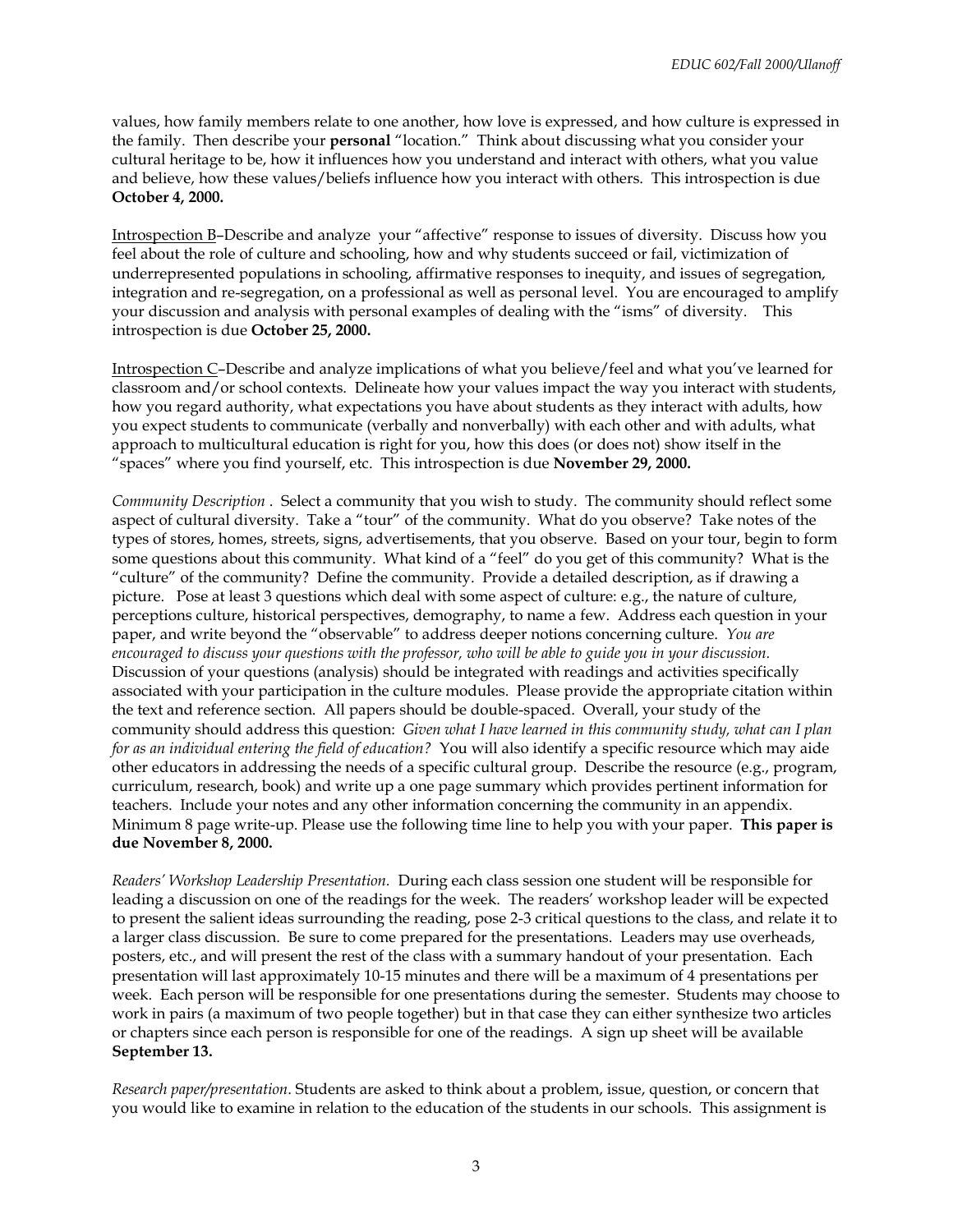intended to be open-ended, in order to allow you the flexibility to explore issues of personal interest. We will brainstorm ideas in class and students will be able to discuss issues, problems and progress in their weekly writing group meetings. Students are encouraged to collaborate on a research question.

After you have settled on a question or problem, you will design some way to begin to answer the question. This can involve interviews with students or teachers, observations of individuals or groups, or any other means of gathering "data."

While there is no specific format for your paper and you will examine various examples in class, each paper must contain specific sections. You will work in writing groups to conference, give and receive peer feedback regarding your research project. The following is a summary of the component parts and due dates for each section of the research paper.

| <b>DUE</b>  | <b>RESEARCH PAPER SECTION</b>                                                                              |  |  |  |
|-------------|------------------------------------------------------------------------------------------------------------|--|--|--|
| <b>DATE</b> |                                                                                                            |  |  |  |
| 9/27        | <i>Question/methodology</i> : This is a one page paper that states the question your are asking and how    |  |  |  |
|             | you intend to go about answering the question, e.g. will you use a survey/questionnaire,                   |  |  |  |
|             | observe students, interview students, etc.                                                                 |  |  |  |
| 10/4        | Setting/sample: In this section you will describe the class population and the specific group with         |  |  |  |
|             | which you will be working during your inquiry project.                                                     |  |  |  |
| 10/11       | Theoretical framework: In this section you will summarize six to ten articles related to your              |  |  |  |
|             | question in order to situate your research within the context of existing literature. After you            |  |  |  |
|             | summarize the articles, you will need to write a coherent summary integrating the findings to              |  |  |  |
|             | serve as your theoretical framework. Please bring to class the six to ten articles with                    |  |  |  |
|             | summaries.                                                                                                 |  |  |  |
| 10/18       | Methodology and instrument development: In this section you will describe the methodology you              |  |  |  |
|             | will use in detail, including any questionnaire, survey, interview questions, observational                |  |  |  |
|             | checklist, or whatever other instrument or tool you will use to collect your data. Be sure to              |  |  |  |
|             | bring a copy of your instrument to class.                                                                  |  |  |  |
| 11/1        | Working draft: For this section you will put together your question, theoretical framework and             |  |  |  |
|             | methodology including your setting/sample and how you are conducting your research. You                    |  |  |  |
|             | also need to bring all your "stuff," that is field notes, interviews, surveys, etc., all the data you      |  |  |  |
|             | have collected so far, and a description of how you will analyze this data. You are not expected           |  |  |  |
|             | to have your data analyzed and you may bring scraps of paper, if necessary. Remember that                  |  |  |  |
|             | there is no specific format for your paper.                                                                |  |  |  |
| 11/8        | Findings: In this section you will report the findings from the analysis of your data.                     |  |  |  |
| 11/15       | Conclusions: In this section you will report your conclusions based on your findings. Be sure to           |  |  |  |
|             | tie them into your theoretical framework. Do your findings agree or disagree with those                    |  |  |  |
|             | studies you read?                                                                                          |  |  |  |
| 11/29       | Rough draft: Here is where you tie all the sections together. Bring a draft of your entire inquiry         |  |  |  |
|             | for process work in your writing group.                                                                    |  |  |  |
| 12/6        | Final draft: Turn in the final draft of your research paper. Turn in two copies of your paper.             |  |  |  |
|             | Prepare a 1 page synopsis of your findings to distribute to your classmates, and be prepared to            |  |  |  |
|             | give a brief presentation.                                                                                 |  |  |  |
|             | Be sure to bring two copies of each section to class each week, one to turn in and one for process work in |  |  |  |
|             | your writing group that you will take home in order to use peer feedback on subsequent sections. This      |  |  |  |

#### **assignment is due December 6, 2000**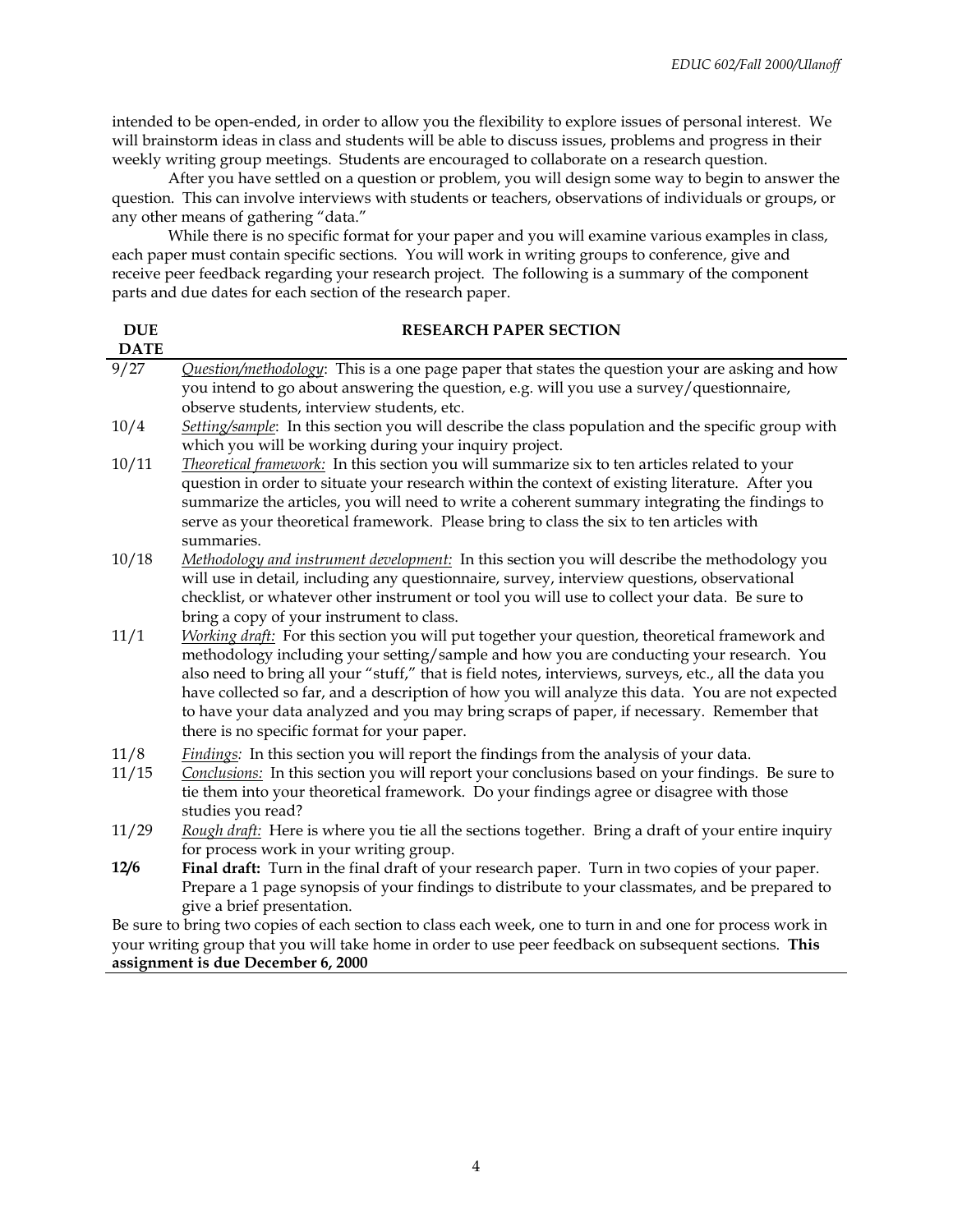| <b>DATE</b> | <b>TOPIC</b>                                                                                                                     | REQUIRED READINGS AND ASSIGNMENTS                                                                                                                                                          |
|-------------|----------------------------------------------------------------------------------------------------------------------------------|--------------------------------------------------------------------------------------------------------------------------------------------------------------------------------------------|
| 8/30        | Introduction/overview of social cultural context<br>of education and schooling in a multicultural<br>society; What is a context? | In Class: Cultural Pursuit/examining demographics;<br>Reading and quickwrite                                                                                                               |
| 9/6         | Cultural diversity and educational equity<br>When is a context? Determining context, social<br>situation, and meaning;           | Philips, Chapters 1 & 2; Erickson (in class); Spindlers,<br>Ch. 6                                                                                                                          |
| 9/13        | <b>Education and Anthropology</b>                                                                                                | Spindlers, Chapters 1 & 2; Geertz, (In reader)                                                                                                                                             |
| 9/20        | Culture, Communication and Schooling<br>Social, cultural, linguistic, and historical context                                     | Read: Trueba, (In reader); Spindler, Beth Anne (in<br>reader) and Spindlers Ch. 7                                                                                                          |
| 9/27        | Consideration of "other" students                                                                                                | Delpit, (in class); Kissen (in reader); Harvard Ed<br>Review (in reader); Question/methodology due!                                                                                        |
| 10/4        | Theories of school achievement; Principles of<br>Social Structure and Organization                                               | Mehan (in reader); Firth, (in reader) Florio-Ruane, (in<br>reader); Spindlers, Ch. 5; Philips, Ch. 3: Introspect. A;<br>Setting/sample due!                                                |
| 10/11       | The "isms." Examining stereotypes<br>Social Structure and Organization of Classes &<br>Schools & Expectations;                   | Rist, (in reader); Carrasco, et. al. (in reader); Ooka Pang<br>(in reader); Spindlers, Ch. 13; Philips, Ch. 4;<br>Theoretical framework due!                                               |
| 10/18       | Toward affirming diversity; Cultural and<br>Linguistic Competence & Perception                                                   | Spindlers, Chapter 6, 13; Philips, Part III; Methodology<br>due!                                                                                                                           |
| 10/25       | Learning from students; The home context;                                                                                        | Andrade; Mercado (instructor) Spindlers, Ch. 24;<br>Philips, Ch. 5; Introspection B due!                                                                                                   |
| 11/1        | Multicultural Ed.: Practice through theory; From<br>Home to School; Bilingual Ed., L2 acquisition                                | Trueba and Delgado Gaitán (in reader); Moll et. al. (to<br>be handed out); Working draft due!                                                                                              |
| 11/8        | Multicultural Education & School Reform;<br>From Community to School;                                                            | Spindlers, Ch. 11; Community description due!<br>Findings due!                                                                                                                             |
| 11/15       | Impact of Context in Curriculum, Instruction &<br>Policy                                                                         | Giroux, (in reader); Hirsch, E.D., (In reader);<br><b>Conclusions due!</b>                                                                                                                 |
| 11/22       | Working session                                                                                                                  |                                                                                                                                                                                            |
| 11/29       | The Politics of Schooling                                                                                                        | Read: Wills & Mehan (in reader); Crawford, (In<br>reader) ; Spindlers, Ch. 14, 16; Rough draft due!                                                                                        |
| 12/6        | The Politics of Schooling<br>Research presentations                                                                              | Freeman & Freeman(in reader); A Talk with Carole<br>Edelsky About Politics and Literacy; Tepleton (in<br>reader); Shannon, (in reader) ; Spindlers, Ch. 23, 25;<br><b>Final Paper Due!</b> |

**TENTATIVE COURSE OUTLINE:** Readings are expected to be done prior to class meeting.